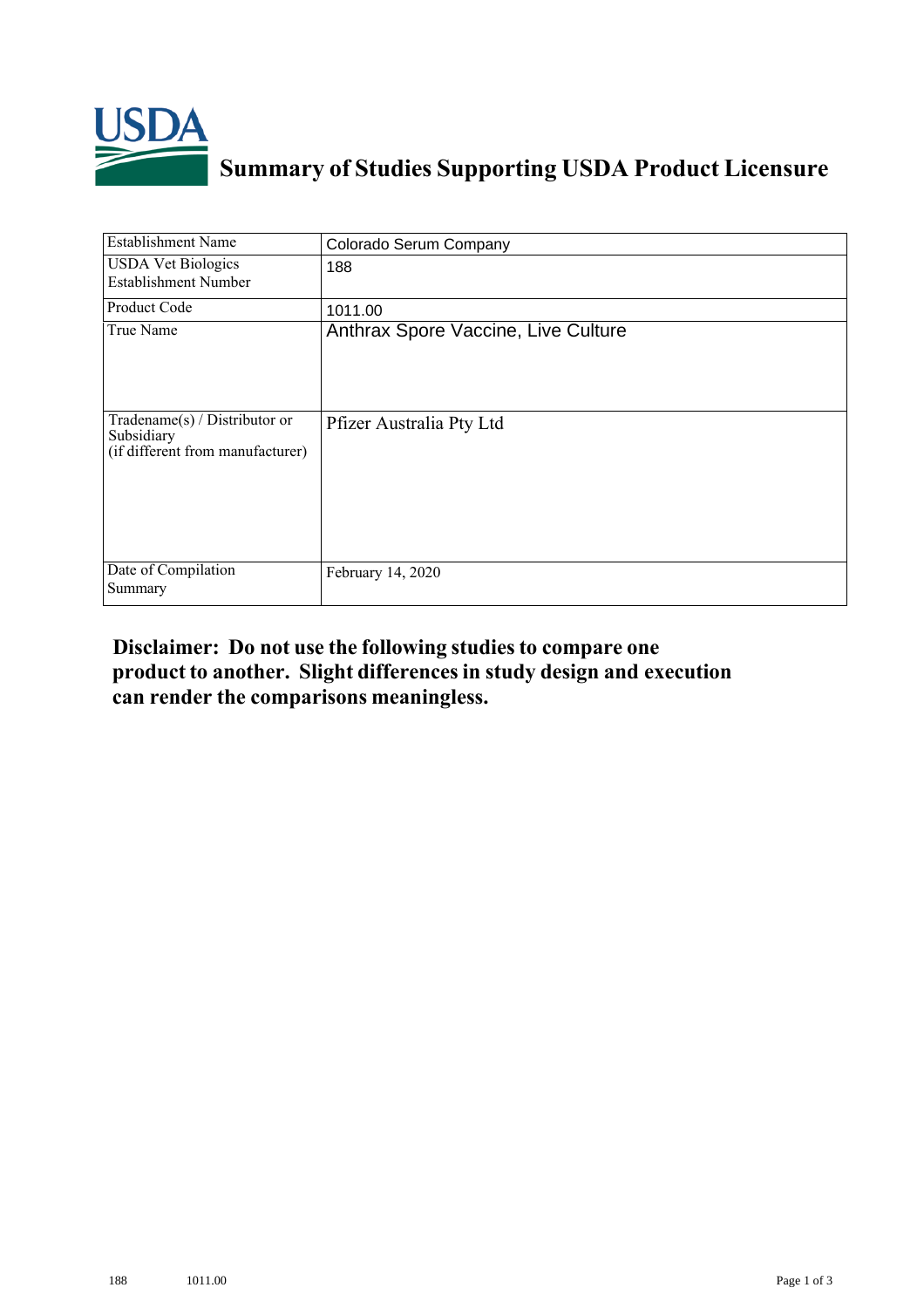| <b>Study Type</b>              | Efficacy                                                          |
|--------------------------------|-------------------------------------------------------------------|
| <b>Pertaining to</b>           | Bacillus anthracis                                                |
| <b>Study Purpose</b>           | To demonstrate effectiveness against Bacillus anthracis           |
| <b>Product Administration</b>  |                                                                   |
| <b>Study Animals</b>           |                                                                   |
| <b>Challenge Description</b>   |                                                                   |
| <b>Interval observed after</b> |                                                                   |
| challenge                      |                                                                   |
| <b>Results</b>                 | Study data were evaluated by USDA-APHIS prior to product          |
|                                | licensure and met regulatory standards for acceptance at the time |
|                                | of submission. No data are published because this study was       |
|                                | submitted to USDA-APHIS prior to January 1, 2007, and APHIS       |
|                                | only requires publication of data submitted after that date.      |
| <b>USDA Approval Date</b>      | 1958                                                              |